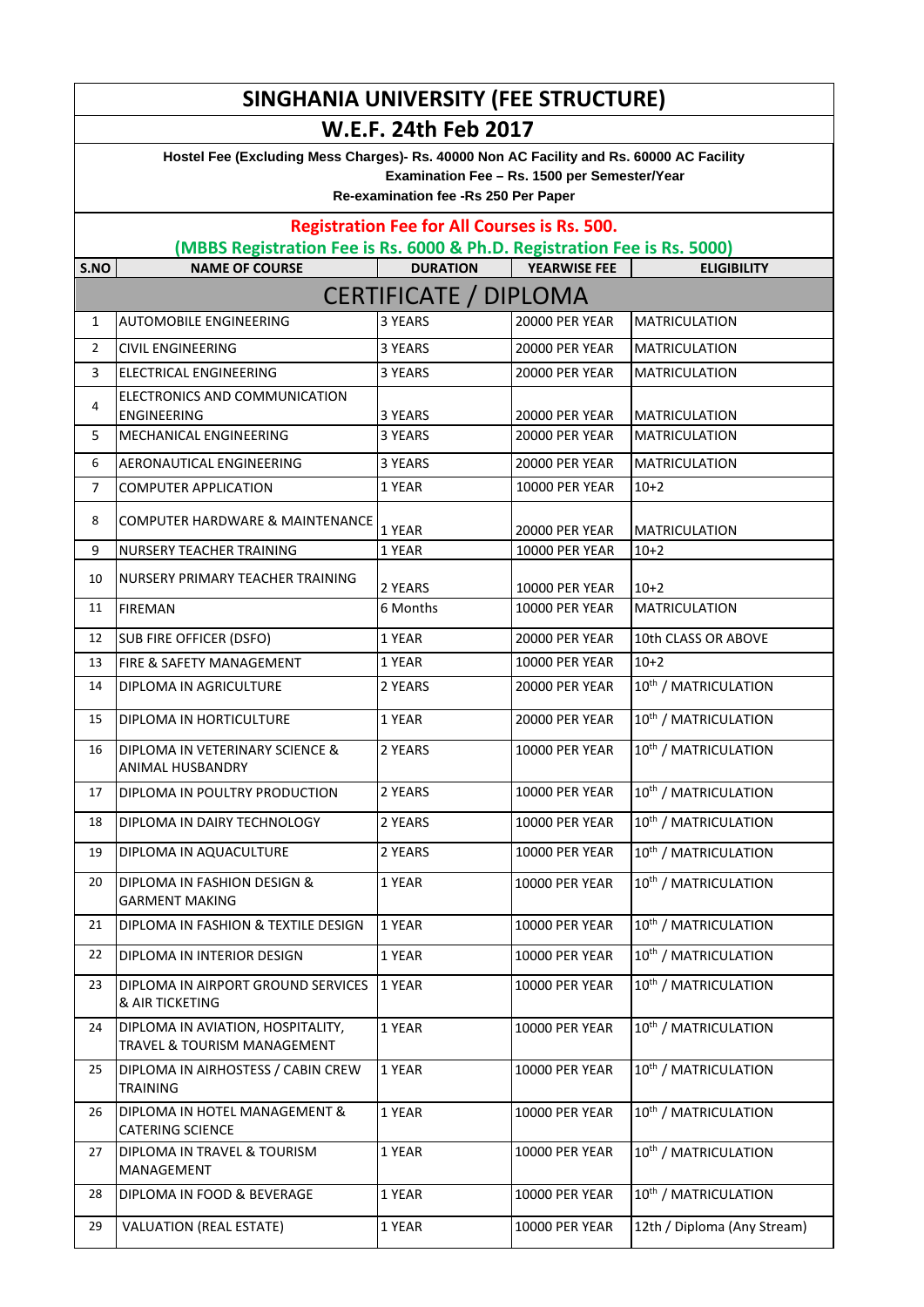|                | <b>P.G DIPLOMA</b>                                        |         |                       |                                               |  |  |
|----------------|-----------------------------------------------------------|---------|-----------------------|-----------------------------------------------|--|--|
| 1              | <b>PGDCA</b>                                              | 1 YEAR  | <b>10000 PER YEAR</b> | <b>GRADUATION</b>                             |  |  |
| $\overline{2}$ | <b>FASHION DESIGN &amp; BUSINESS</b><br><b>MANAGEMENT</b> | 1 YEAR  | <b>10000 PER YEAR</b> | <b>GRADUATION</b>                             |  |  |
| 3              | <b>INTERIOR DESIGN</b>                                    | 1 YEAR  | <b>10000 PER YEAR</b> | <b>GRADUATION</b>                             |  |  |
| 4              | <b>ARCHITECTURE &amp; INTERIOR DESIGN</b>                 | 1 YEAR  | <b>10000 PER YEAR</b> | <b>GRADUATION</b>                             |  |  |
| 5.             | <b>HOTEL MANAGEMENT &amp; CATERING</b><br><b>SCIENCE</b>  | 1 YEAR  | <b>10000 PER YEAR</b> | <b>GRADUATION</b>                             |  |  |
| 6              | <b>TRAVEL &amp; TOURISM MANAGEMENT</b>                    | 1 YEAR  | <b>10000 PER YEAR</b> | <b>GRADUATION</b>                             |  |  |
| 7              | LOGISTICS AND SUPPLY CHAIN MGMT                           | 1 YEAR  | 40000 PER YEAR        | <b>GRADUATION</b>                             |  |  |
| 8              | <b>VALUATION (REAL ESTATE)</b>                            | 2 YEARS | 30000 PER YEAR        | Architect / Engineer / Degree<br>(Any Stream) |  |  |

| <b>BACHELOR OF SCIENCES</b> |                                                        |                |                       |                                                                  |
|-----------------------------|--------------------------------------------------------|----------------|-----------------------|------------------------------------------------------------------|
| $\mathbf{1}$                | PCB/PCM                                                | 3 YEARS        | <b>10000 PER YEAR</b> | 10+2 WITH PCM/B                                                  |
| $\overline{2}$              | <b>AGRICULTURE</b>                                     | <b>4 YEARS</b> | <b>30000 PER YEAR</b> | $10+2$                                                           |
| 3                           | <b>COMPUTER APPLICATION</b>                            | 3 YEARS        | <b>20000 PER YEAR</b> | $10+2$                                                           |
| 4                           | <b>FASHION TECHNOLOGY</b>                              | 3 YEARS        | <b>20000 PER YEAR</b> | $10+2$                                                           |
| 5                           | <b>INFORMATION TECHNOLOGY</b>                          | 3 YEARS        | <b>20000 PER YEAR</b> | $10+2$                                                           |
| 6                           | <b>BIOTECHNOLOGY</b>                                   | 3 YEARS        | <b>20000 PER YEAR</b> | 10+2 WITH PCB                                                    |
| $\overline{7}$              | <b>BIOINFORMATICS</b>                                  | 3 YEARS        | <b>20000 PER YEAR</b> | 10+2 WITH PCB/M                                                  |
| 8                           | AME(AIRCRAFT MAINTENANCE<br>ENGINEERING)               | 3 YEARS        | <b>30000 PER YEAR</b> | DIPLOMA AME                                                      |
| 9                           | <b>Military Studies</b>                                | 3 YEARS        | <b>10000 PER YEAR</b> | $10+2$                                                           |
| 10                          | FIRE & INDUSTRIAL SAFETY                               | 3 YEARS        | <b>20000 PER YEAR</b> | $10+2$                                                           |
| 11                          | <b>HORTICULTURE</b>                                    | <b>4 YEARS</b> | 30000 PER YEAR        | 10+2 WITH PCB/M                                                  |
| 12                          | Veterinary Science & Animal Husbandry                  | <b>4 YEARS</b> | 30000 PER YEAR        | 10+2 WITH PCB                                                    |
| 13                          | <b>POULTRY PRODUCTION &amp; HATCHERY</b><br>MANAGEMENT | 3 YEARS        | <b>10000 PER YEAR</b> | 10+2 WITH PCB                                                    |
| 14                          | <b>VALUATION (REAL ESTATE)</b>                         | 3 YEARS        | <b>20000 PER YEAR</b> | 12th / Diploma (Any Stream) /<br>Degree (Any Stream) / Architect |

| <b>BACHELOR OF FISHERIES SCIENCES</b> |                           |  |                 |                |                  |
|---------------------------------------|---------------------------|--|-----------------|----------------|------------------|
|                                       | <b>IFISHERIES SCIENCE</b> |  | <b>14 YEARS</b> | 20000 PER YEAR | $110+2$ WITH PCB |

|    | <b>MASTER OF SCIENCES</b>                                  |         |                       |                               |  |
|----|------------------------------------------------------------|---------|-----------------------|-------------------------------|--|
|    | ZOOLOGY, BOTANY, PHYSICS, CHEMISTRY,<br><b>MATHEMATICS</b> | 2 YEARS | <b>10000 PER YEAR</b> |                               |  |
|    | <b>AGRICULTURE</b>                                         | 2 YEARS | <b>10000 PER YEAR</b> |                               |  |
| 3  | <b>BIOCHEMISTRY</b>                                        | 2 YEARS | <b>10000 PER YEAR</b> | <b>GRADUATION IN RELEVENT</b> |  |
| 4  | <b>BIOTECH &amp; BIOINFORMATICS</b>                        | 2 YEARS | <b>10000 PER YEAR</b> | SUBJECT/FIELD                 |  |
| 5. | <b>HOME SCIENCE</b>                                        | 2 YEARS | <b>10000 PER YEAR</b> |                               |  |
| 6  | <b>IT / COMPUTER SCIENCE</b>                               | 2 YEARS | <b>20000 PER YEAR</b> |                               |  |
| 7  | <b>AEROSPACE ENGINEERING &amp;</b><br>IMANAGEMENT          | 2 YEARS | 40000 PER YEAR        |                               |  |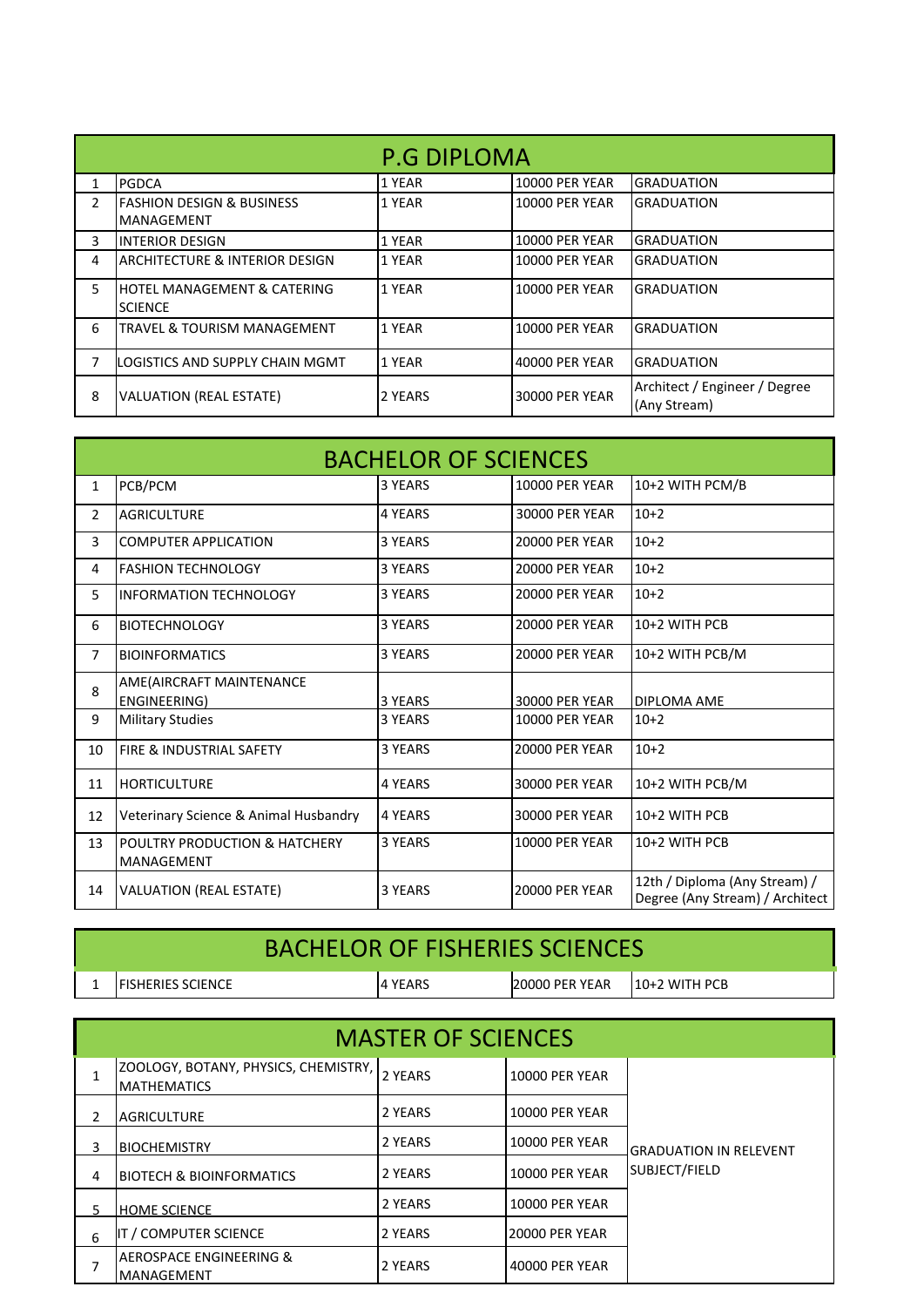| <b>HUMANITIES</b> |                  |         |                       |                   |
|-------------------|------------------|---------|-----------------------|-------------------|
|                   | JBT/BTC/DED/STC  | 2 YEARS | <b>20000 PER YEAR</b> | $10+2$            |
| 2                 | IB ED            | 2 YEARS | <b>30000 PER YEAR</b> | <b>GRADUATION</b> |
| 3                 | C P ED           | 2 YEARS | <b>20000 PER YEAR</b> | $10+2$            |
| 4                 | <b>BPED</b>      | 2 YEARS | <b>20000 PER YEAR</b> | IGRADUATION       |
|                   | M A EDUCATION    | 2 YEARS | <b>20000 PER YEAR</b> | <b>GRADUATION</b> |
| 6                 | MP <sub>ED</sub> | 2 YEARS | <b>20000 PER YEAR</b> | B.P.Ed.           |
| 7                 | <b>MED</b>       | 2 YEARS | 40000 PER YEAR        | <b>B</b> ED       |

|                | <b>OTHER BACHELOR PROGRAMME</b>                 |         |                       |        |  |
|----------------|-------------------------------------------------|---------|-----------------------|--------|--|
| 1              | <b>COMPUTER APPLICATION</b>                     | 3 YEARS | <b>20000 PER YEAR</b> | $10+2$ |  |
| $\overline{2}$ | <b>B COM</b>                                    | 3 YEARS | <b>10000 PER YEAR</b> | $10+2$ |  |
| 3              | BA (ALL STREAM)                                 | 3 YEARS | <b>10000 PER YEAR</b> | $10+2$ |  |
| 4              | <b>BUSINESS ADMINISTRATION (BBA)</b>            | 3 YEARS | <b>20000 PER YEAR</b> | $10+2$ |  |
| 5.             | <b>EVENT MANAGEMENT</b>                         | 3 YEARS | <b>20000 PER YEAR</b> | $10+2$ |  |
| 6              | <b>HOTEL MANAGEMENT</b>                         | 3 YEARS | <b>20000 PER YEAR</b> | $10+2$ |  |
| $\overline{7}$ | JOURNALISM & MASS COMMUNICATION<br>(BJMC)       | 3 YFARS | <b>20000 PER YEAR</b> | $10+2$ |  |
| 8              | LIBRARY SCIENCE (B.LIB)                         | 1 YEAR  | <b>20000 PER YEAR</b> | BA     |  |
| 9              | B.Sc. Fashion Design & Garment<br>Management    | 3 YEARS | <b>20000 PER YEAR</b> | $10+2$ |  |
| 10             | B.Sc. Fashion Technology & Costume<br>Design    | 3 YEARS | <b>20000 PER YEAR</b> | $10+2$ |  |
| 11             | B.Sc. Hotel Management & Catering<br>Technology | 3 YEARS | <b>20000 PER YEAR</b> | $10+2$ |  |
| 12             | B.B.A. - Aviation Management                    | 3 YEARS | <b>20000 PER YEAR</b> | $10+2$ |  |

| <b>MASTER PROGRAMME</b> |                                           |                |                       |                   |
|-------------------------|-------------------------------------------|----------------|-----------------------|-------------------|
|                         | IM COM                                    | 2 YEARS        | <b>10000 PER YEAR</b> | <b>B.COM</b>      |
| 2                       | M A (ALL SUBJECT)                         | 2 YEARS        | <b>10000 PER YEAR</b> | <b>GRADUATION</b> |
| 3                       | MA/MSCINYOGA                              | 2 YEARS        | <b>10000 PER YEAR</b> | <b>GRADUATION</b> |
| 4                       | JOURNALISM & MASS COMMUNICATION<br>(MJMC) | <b>2 YEARS</b> | <b>20000 PER YEAR</b> | <b>GRADUATION</b> |
| 5.                      | <b>MSW</b>                                | 2 YEARS        | <b>20000 PER YEAR</b> | <b>GRADUATION</b> |
| 6                       | LIBRARY SCIENCE (M.LIB)                   | 1 YEAR         | <b>20000 PER YEAR</b> | <b>B.LIB</b>      |
| 7                       | <b>COMPUTER APPLICATION (MCA)</b>         | 3 YEARS        | 40000 PER YEAR        | <b>GRADUATION</b> |

| <b>B.TECH PROGRAMME</b> |                               |          |                 |                 |
|-------------------------|-------------------------------|----------|-----------------|-----------------|
|                         | <b>AUTOMOBILE ENGINEERING</b> | 4 YEARS  | 140000 PER YEAR | 10+2 WITH PCM   |
|                         | LAGRICULTURE ENGINEERRING     | l4 YEARS | 40000 PER YEAR  | 10+2 WITH PCM/B |
| 3                       | IBIOTECHNOLOGY ENGINEERING    | l4 YEARS | 40000 PER YEAR  | 10+2 WITH PCM/B |
| 4                       | <b>CIVIL ENGINEERING</b>      | 4 YEARS  | 140000 PER YEAR | 10+2 WITH PCM   |
|                         | COMPUTER SCIENCE ENGG.        | l4 YEARS | 140000 PER YEAR | 110+2 WITH PCM  |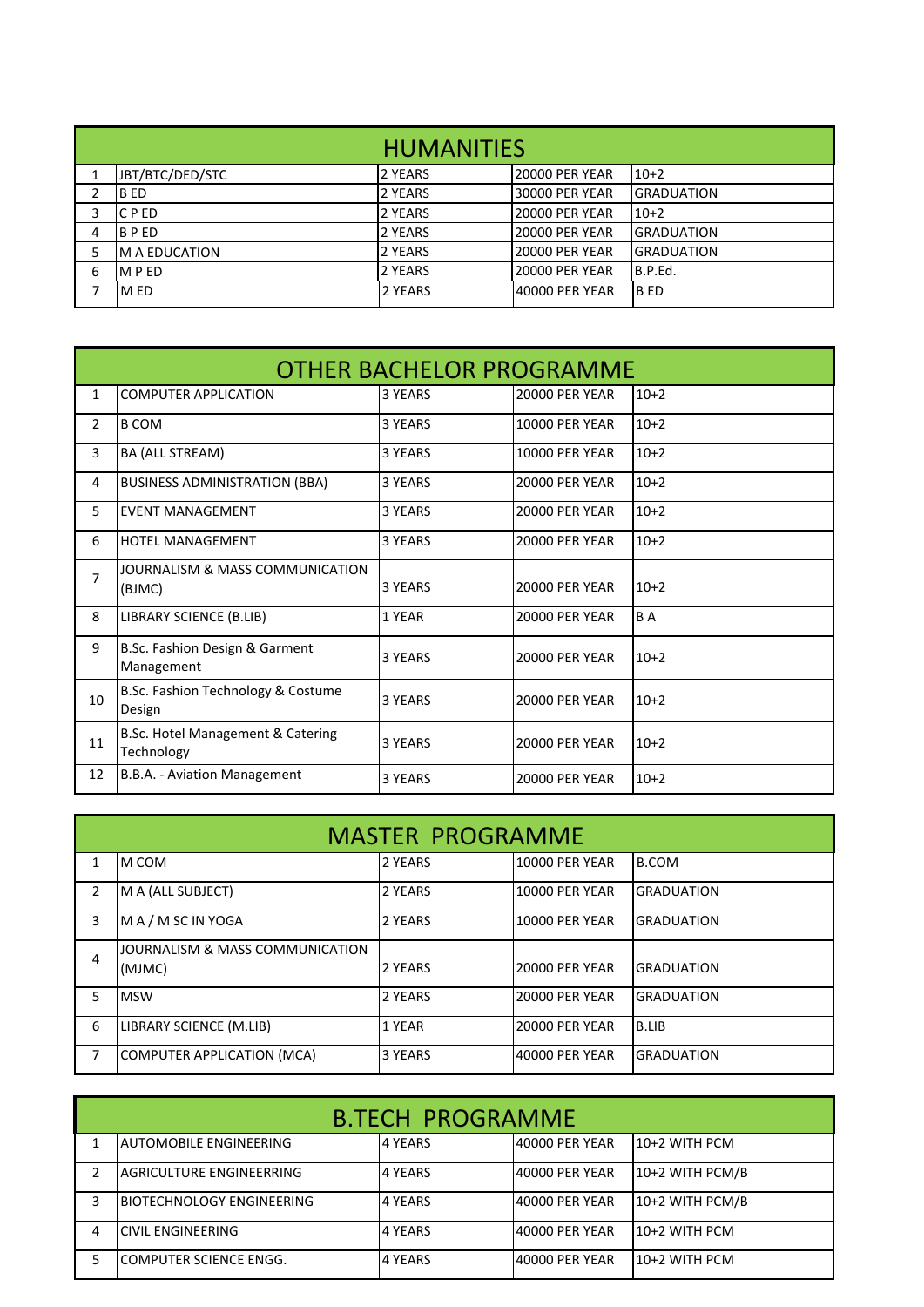| 6  | <b>ELECTRICAL ENGG.</b>             | <b>4 YEARS</b> | 40000 PER YEAR | 10+2 WITH PCM                        |
|----|-------------------------------------|----------------|----------------|--------------------------------------|
|    | ELECTRONIC & COMMUNICATION ENGG.    | 4 YEARS        | 40000 PER YEAR | 10+2 WITH PCM                        |
| 8  | <b>INFORMATION TECHNOLOGY ENGG.</b> | 4 YEARS        | 40000 PER YEAR | 10+2 WITH PCM                        |
| 9  | <b>MECHANICAL ENGG.</b>             | 4 YEARS        | 40000 PER YEAR | 10+2 WITH PCM                        |
| 10 | AERONAUTICAL ENGG.                  | l4 YEARS       | 40000 PER YEAR | 10+2/B.SC. AME/4 YEARS/<br>1.5 YEARS |
| 11 | <b>BIOINFORMATICS</b>               | 4 YEARS        | 40000 PER YEAR | 10+2 WITH PCM/B                      |
| 12 | <b>PRINTING TECHNOLOGY</b>          | 4 YEARS        | 40000 PER YEAR | 10+2 WITH PCM/B                      |

| M.TECH         |                                     |         |                |                                 |
|----------------|-------------------------------------|---------|----------------|---------------------------------|
| $\mathbf{1}$   | MECHANICAL ENGG.                    | 2 YEARS | 40000 PFR YFAR | <b>B.TECH IN RELEVENT FIELD</b> |
| $\overline{2}$ | AGRICULTURE ENGINEERRING            | 2 YEARS | 40000 PER YEAR | <b>B.TECH IN RELEVENT FIELD</b> |
| 3              | <b>AUTOMOBILE ENGINEERING</b>       | 2 YEARS | 40000 PER YEAR | <b>B.TECH IN RELEVENT FIELD</b> |
| 4              | <b>BIOTECH &amp; BIOINFORMATICS</b> | 2 YFARS | 40000 PFR YFAR | <b>B.TECH IN RELEVENT FIFLD</b> |
| 5              | CIVIL ENGINEERING                   | 2 YEARS | 40000 PFR YFAR | <b>B.TECH IN RELEVENT FIFLD</b> |
| 6              | COMPUTER SCIENCE ENGG.              | 2 YEARS | 40000 PER YEAR | <b>B.TECH IN RELEVENT FIELD</b> |
| $\overline{7}$ | ELECTRICAL ENGG.                    | 2 YEARS | 40000 PER YEAR | <b>B.TECH IN RELEVENT FIELD</b> |
| 8              | ELECTRONIC & COMMUNICATION ENGG.    | 2 YFARS | 40000 PFR YFAR | <b>B.TECH IN RELEVENT FIFLD</b> |
| 9              | ENVIRONMENTAL ENGG.                 | 2 YEARS | 40000 PER YEAR | <b>B.TECH IN RELEVENT FIELD</b> |
| 10             | INFORMATION TFCHNOLOGY FNGG.        | 2 YEARS | 40000 PER YEAR | <b>B.TECH IN RELEVENT FIELD</b> |
| 11             | <b>VLSI</b>                         | 2 YEARS | 40000 PER YEAR | <b>B.TECH IN RELEVENT FIELD</b> |
| 12             | <u>IPOWER SYSTEM</u>                | 2 YEARS | 40000 PFR YFAR | <b>B.TECH IN RELEVENT FIFLD</b> |

|                | <b>MASTER IN BUSINESS ADMINISTRATION</b> |         |                       |                                                                             |  |  |
|----------------|------------------------------------------|---------|-----------------------|-----------------------------------------------------------------------------|--|--|
| $\mathbf{1}$   | <b>HUMAN RESOURCES</b>                   | 2 YEARS | <b>40000 PER YEAR</b> | <b>GRADUATION</b>                                                           |  |  |
| $\overline{2}$ | <b>FVFNT MANAGFMFNT</b>                  | 2 YEARS | 40000 PFR YFAR        | <b>GRADUATION</b>                                                           |  |  |
| 3              | <b>FINANCE MANAGEMENT</b>                | 2 YEARS | 40000 PER YEAR        | <b>GRADUATION</b>                                                           |  |  |
| 4              | <b>HOSPITAL MANAGEMENT</b>               | 2 YEARS | 40000 PER YEAR        | <b>GRADUATION</b>                                                           |  |  |
| 5              | <b>INFORMATION TECHNOLOGY</b>            | 2 YEARS | 40000 PER YEAR        | <b>GRADUATION</b>                                                           |  |  |
| 6              | <b>INTERNATIONAL BUSINESS</b>            |         |                       |                                                                             |  |  |
|                | <b>MANAGEMENT</b>                        | 2 YEARS | <b>40000 PER YEAR</b> | <b>GRADUATION</b>                                                           |  |  |
| 7              | <b>MARKETING MANAGEMENT</b>              | 2 YEARS | 40000 PER YEAR        | <b>GRADUATION</b>                                                           |  |  |
| 8              | <b>RURAL MANAGEMENT</b>                  | 2 YEARS | 40000 PER YEAR        | <b>GRADUATION</b>                                                           |  |  |
| 9              | <b>TOURISM AND TRAVFL</b>                | 2 YEARS | 40000 PER YEAR        | <b>GRADUATION</b>                                                           |  |  |
| 10             | <b>AGRI. BUSINESS MANAGEMENT</b>         | 2 YEARS | <b>40000 PER YEAR</b> | <b>GRADUATION</b>                                                           |  |  |
| 11             | AIRLINE & AIRPORT MANAGEMENT             | 2 YFARS | 40000 PFR YFAR        | <b>B.B.A. - AIRLINE &amp; PORT</b><br>MANAGEMENT / ANY<br><b>GRADUATION</b> |  |  |
| 12             | HOTEL MANAGEMENT & TOURISM               | 2 YEARS | 40000 PER YEAR        | B.S.c. HOTEL MANAGEMENT /<br><b>ANY GRADUATION</b>                          |  |  |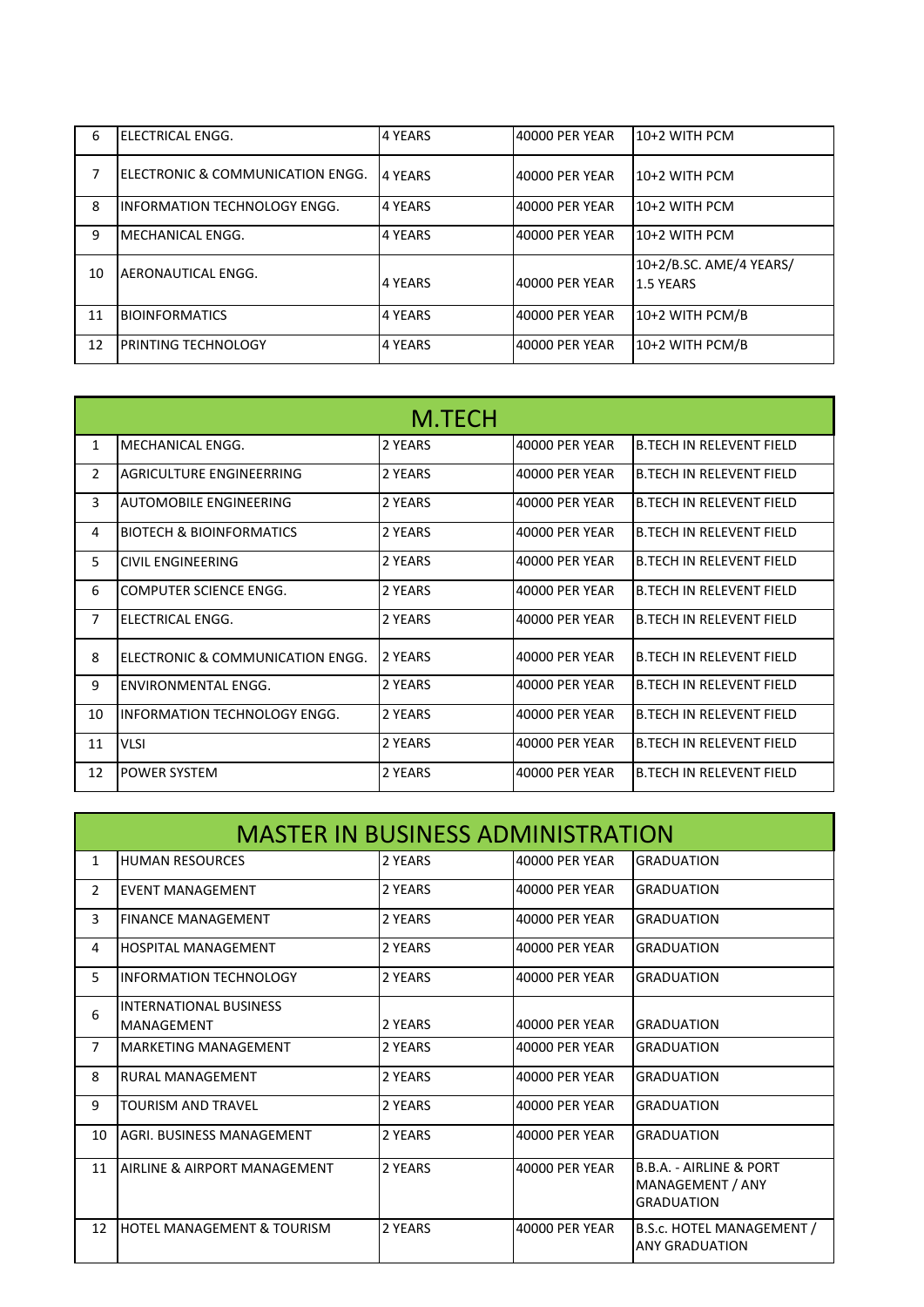| 13 | LAVIATION & SAFETY MANAGEMENT                       | 2 YEARS  | 40000 PER YEAR | <b>IGRADUATION</b> |
|----|-----------------------------------------------------|----------|----------------|--------------------|
| 14 | <b>ILOGISTICS &amp; SUPPLY CHAIN</b><br>IMANAGEMENT | I2 YEARS | 40000 PER YEAR | <b>IGRADUATION</b> |

|                | <b>CERTIFICATE / DIPLOMA</b>                                         |                  |                       |                                                         |  |
|----------------|----------------------------------------------------------------------|------------------|-----------------------|---------------------------------------------------------|--|
| $\mathbf{1}$   | <b>MEDICAL LAB TECHNOLOGY</b>                                        | 2 YEARS          | <b>20000 PER YEAR</b> | $10+2$                                                  |  |
| $\overline{2}$ | <b>MPHW</b>                                                          | <b>18 MONTHS</b> | <b>20000 PER YEAR</b> | <b>MATRICULATION</b>                                    |  |
| 3              | <b>ACUPUNCTURE</b>                                                   | 3 YEARS          | 30000 PER YEAR        | 10+2 / CERTIFICATE IN<br><b>ACUPUNCTURE</b>             |  |
| $\overline{4}$ | <b>NURSING ASSISTANT</b>                                             | 1 YEAR           | <b>20000 PER YEAR</b> | <b>MATRICULATION</b>                                    |  |
| 5              | <b>ACUPRESSURE</b>                                                   | 1 YEAR           | <b>20000 PER YEAR</b> | $10+2$                                                  |  |
| 6              | <b>HERBAL MEDICINE</b>                                               | 2 YEARS          | <b>20000 PER YEAR</b> | $10+2$                                                  |  |
| $\overline{7}$ | <b>REHABILITATION</b>                                                | 2 YEARS          | <b>20000 PER YEAR</b> | $10+2$                                                  |  |
| 8              | <b>UP VAIDYA</b>                                                     | 1 YEAR           | <b>20000 PER YEAR</b> | <b>MATRICULATION</b>                                    |  |
| 9              | RADIO IMAGING TECHNOLOGY (DRIT)                                      | 2 YEAR           | <b>20000 PER YEAR</b> | 10+2 WITH PCM                                           |  |
| 10             | <b>ACUPUNCTURE</b>                                                   | <b>6 MONTHS</b>  | 20000 ONLY            | <b>MATRICULATION</b>                                    |  |
| 11             | <b>ANM</b>                                                           | 2 YEARS          | <b>20000 PER YEAR</b> | $10+2$                                                  |  |
| 12             | <b>GNM</b>                                                           | 3.5 YEARS        | <b>20000 PER YEAR</b> | 10+2 WITH PCB                                           |  |
| 13             | DIPLOMA IN OPERATION THEATER<br><b>TECHNOLOGY (DOTT)</b>             | 3.5 YEARS        | <b>20000 PER YEAR</b> | 10+2 WITH PCB                                           |  |
| 14             | ANESTHESIA                                                           | 1 YEAR           | <b>90000 PER YEAR</b> | M.B.B.S                                                 |  |
| 15             | <b>CLINICAL PATHOLOGY</b>                                            | 1 YEAR           | <b>90000 PER YEAR</b> | M.B.B.S                                                 |  |
| 16             | <b>DAIBETOLOGY</b>                                                   | 1 YEAR           | <b>90000 PER YEAR</b> | M.B.B.S                                                 |  |
| 17             | <b>OBSTETRICS &amp; GYNAECOLOGY</b>                                  | 1 YEAR           | <b>90000 PER YEAR</b> | M.B.B.S                                                 |  |
| 18             | IMMUNO-HAEMATOLOGY AND BLOOD<br><b>TRANSFUSION</b>                   | 1 YEAR           | <b>90000 PER YEAR</b> | M.B.B.S                                                 |  |
| 19             | OTO-RHINO-LARYNGOLOGY                                                | 1 YEAR           | <b>90000 PER YEAR</b> | M.B.B.S                                                 |  |
| 20             | RADIO-DIAGNOSIS                                                      | 1 YEAR           | <b>90000 PER YEAR</b> | M.B.B.S                                                 |  |
| 21             | <b>ORTHOPAEDICS</b>                                                  | 1 YEAR           | <b>90000 PER YEAR</b> | M.B.B.S                                                 |  |
| 22             | PSYCHOLOGICAL MEDICINE                                               | 1 YEAR           | <b>90000 PER YEAR</b> | M.B.B.S                                                 |  |
| 23             | <b>UROLOGY</b>                                                       | 1 YEAR           | 90000 PER YEAR        | M.B.B.S                                                 |  |
| 24             | PHARMACY (D.PHARMA)                                                  | 2 YEAR           | <b>20000 PER YEAR</b> | 10+2 WITH PCB                                           |  |
| 25             | ANIMAL HEALTH WORKER                                                 | 1 YEAR           | 63000 PER YEAR        | <b>MATRICULATION</b>                                    |  |
| 26             | <b>Modern Pharmacology</b>                                           | 1 YEAR           | <b>50000 PER YEAR</b> | <b>BHMS / Registered As</b><br>Homeopathic Practitioner |  |
| 27             | Optometry (D. Optometry)                                             | 2 YEAR           | <b>20000 PER YEAR</b> | 10+2 (PCB)                                              |  |
| 28             | <b>Community Medical Service &amp; Essential</b><br>Drugs (CMS & ED) | 3 SEM            | 20000 PER SEM         | $10+2$                                                  |  |
| 29             | <b>NUTRITIAN &amp; DIETETICS</b>                                     | 2 YEAR           | <b>20000 PER YEAR</b> | $10+2$                                                  |  |
| 30             | ULTRASOUND                                                           | <b>6 MONTHS</b>  | 30000 ONLY            | $10+2(PCB)$                                             |  |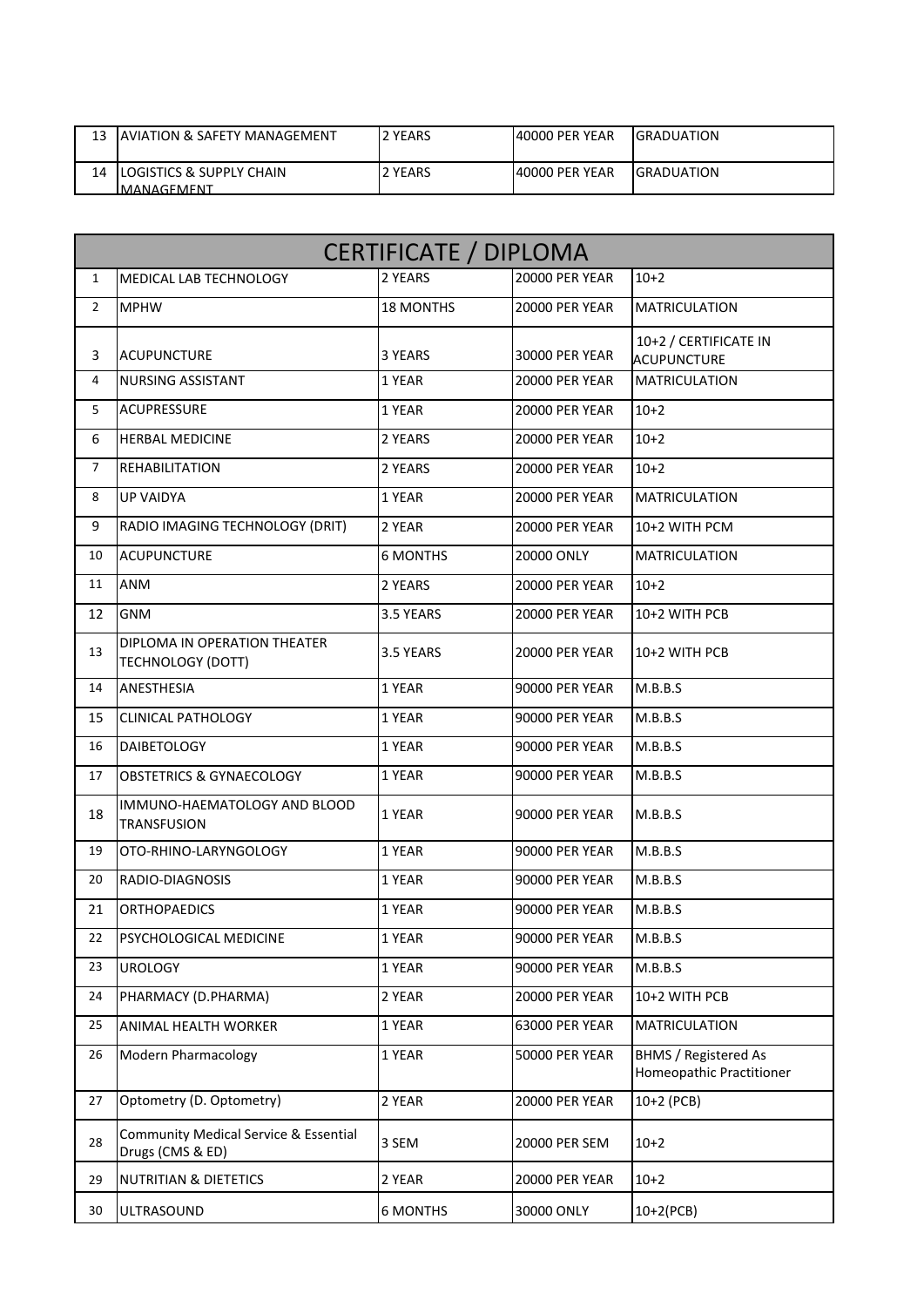|                | <b>DOCTOR OF MEDICINE</b>         |         |                                     |         |  |
|----------------|-----------------------------------|---------|-------------------------------------|---------|--|
| $\mathbf{1}$   | PHARMACOLOGY                      | 3 YEARS |                                     |         |  |
| $\overline{2}$ | <b>ANATOMY</b>                    | 3 YEARS |                                     |         |  |
| 3              | <b>BIOCHEMISTRY</b>               | 3 YEARS |                                     |         |  |
| 4              | <b>PHYSIOLOGY</b>                 | 3 YEARS |                                     |         |  |
| 5 <sup>1</sup> | <b>LAB MEDICINE</b>               | 3 YEARS |                                     |         |  |
| 6              | <b>HOSPITAL ADMINISTRATION</b>    | 3 YEARS | $5000 -$<br><b>Registration Fee</b> | M.B.B.S |  |
| $\overline{7}$ | <b>GENERAL MEDICINE</b>           | 3 YEARS | 200000 - PER                        |         |  |
| 8              | <b>OBSETRIC &amp; GYNAECOLOGY</b> | 3 YEARS | <b>YEAR</b>                         |         |  |
| 9              | <b>OPHTHALMOLOGY</b>              | 3 YEARS |                                     |         |  |
| 10             | PATHOLOGY                         | 3 YEARS |                                     |         |  |
| 11             | <b>COMMUNITY MEDICINE</b>         | 3 YEARS |                                     |         |  |
| 12             | <b>DERMATOLOGY</b>                | 2 YEARS |                                     |         |  |

|    |                        | <b>P.G DIPLOMA</b> |                       |                                               |  |
|----|------------------------|--------------------|-----------------------|-----------------------------------------------|--|
|    | YOGA                   | 1 YEAR             | <b>20000 PER YEAR</b> | IGRADUATION                                   |  |
|    | YOGA NATUROPATHY       | 1 YEAR             | 40000 PER YEAR        | <b>BYNS/BAMS/BHMS</b><br>/MBBS/BUMS           |  |
| 3  | <b>ACUPUNCTURE</b>     | 1 YEAR             | 40000 PER YEAR        | <b>ANY MEDICAL GRADUATION</b><br>/LIFESCIENCE |  |
| 4  | <b>IHYPNOTHERAPHY</b>  | 1 YEAR             | 40000 PER YEAR        | <b>GRADUATION</b>                             |  |
| 5. | <b>IMAGNETOTHERAPY</b> | 1 YEAR             | 40000 PER YEAR        | IGRADUATION                                   |  |

|  | <b>BACHELOR OF SCIENCES</b> |
|--|-----------------------------|
|  |                             |

|                | COMMUNITY HEALTH (RURAL DOCTOR)                 | 4 YEARS                               | 100000 PER YEAR       | 10+2 WITH PCB     |
|----------------|-------------------------------------------------|---------------------------------------|-----------------------|-------------------|
| $\overline{2}$ | MEDICAL LAB TECHNOLOGY                          | 3 YEARS                               | <b>20000 PER YEAR</b> | 10+2 WITH PCB/M   |
| 3              | <b>MICROBIOLOGY</b>                             | 3 YEARS                               | <b>20000 PER YEAR</b> | 10+2 WITH PCB/M   |
| 4              | MEDICAL IMAGING TECHNOLOGY (RADIO<br>DIAGNOSIS) | 3 YEARS + 1 YEAR<br><b>INTERNSHIP</b> | 40000 PER YEAR        | $10+2$            |
| 5              | <b>MEDICAL MICROBIOLOGY</b>                     | 3 YEARS                               | 40000 PER YEAR        | 10+2 WITH PCB     |
| 6              | <b>NURSING</b>                                  | 2/4 YEARS                             | 40000 PER YEAR        | GNM/10+2 WITH PCB |
| 7              | NUTRITIAN & DIETETICS                           | 3 YEARS                               | <b>20000 PER YEAR</b> | 10+2 WITH PCB     |

| OTHER BACHELOR PROGRAMS |                                                               |           |                       |                                 |
|-------------------------|---------------------------------------------------------------|-----------|-----------------------|---------------------------------|
|                         | <b>BACHELOR OF MEDICINE AND BACHELOR</b><br>OF SURGERY (MBBS) | 4.5 YEARS | 300000 PER YEAR       | 10+2 WITH PCB                   |
|                         | IACUPUNCTURE MEDICAL SCIENCE                                  | 4.5 YEARS | <b>50000 PER YEAR</b> | $10+2/$<br>IDIP. IN ACUPUNCTURE |
| 3                       | <b>PHYSIOTHERAPY (BPT)</b>                                    | 4.5 YEARS | 40000 PER YEAR        | 10+2 WITH PCB                   |
| 4                       | Optometry (B. Optometry)                                      | 3 YEARS   | 140000 PER YEAR       | 10+2 WITH PCB                   |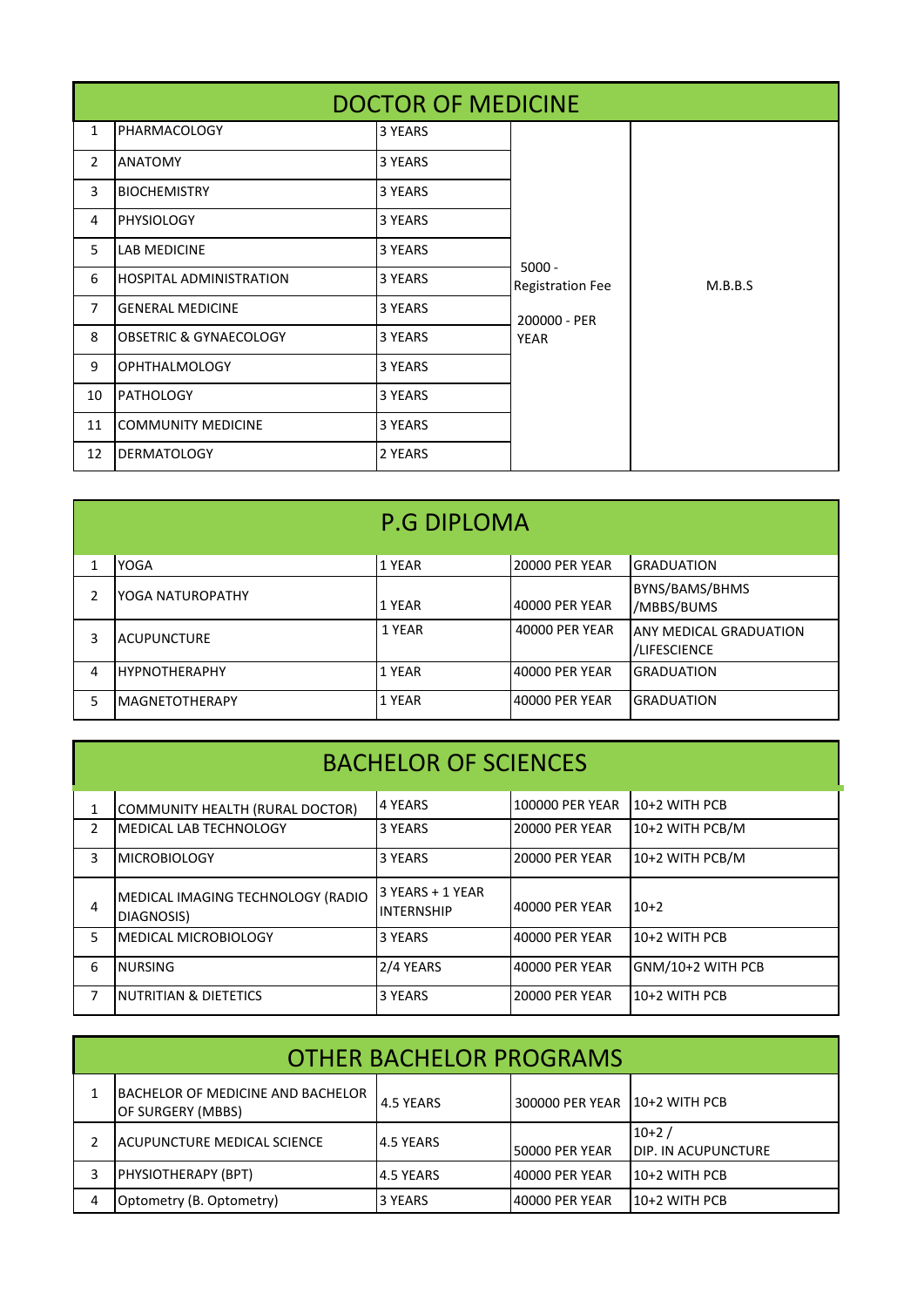| <b>MASTER PROGRAMS</b> |                          |         |                 |                                               |  |
|------------------------|--------------------------|---------|-----------------|-----------------------------------------------|--|
|                        | MA/MSCINYOGA             | 2 YEARS | 10000 PER YEAR  | <b>GRADUATION</b>                             |  |
|                        | <b>IMSW</b>              | 2 YEARS | 20000 PER YEAR  | IGRADUATION                                   |  |
| 3                      | <b>IREIKI SCIENCE</b>    | 1 YEAR  | I30000 PER YEAR | IGRADUATION                                   |  |
| 4                      | Optometry (M. Optometry) | 2 YEARS | 40000 PER YEAR  | <b>Bachelor of Optometry</b>                  |  |
|                        | Valuation (Real Estate)  | 2 YEARS | 40000 PER YEAR  | Architect / Engineer / Degree<br>(Any Stream) |  |

| <b>MASTER OF SCIENCES</b> |                               |         |                       |                                                 |
|---------------------------|-------------------------------|---------|-----------------------|-------------------------------------------------|
|                           | <b>MICROBIOLOGY</b>           | 2 YEARS | <b>20000 PER YEAR</b> | MICROBIOLOGY / LIFESCIENCE                      |
|                           | <b>IMEDICAL MICROBIOLOGY</b>  | 2 YEARS | 40000 PER YEAR        | MICROBIOLOGY / LIFESCIENCE                      |
| 3                         | <b>MEDICAL LAB TECHNOLOGY</b> | 2 YEARS | 40000 PER YEAR        | B SC IN BIOLOGICAL SCIENCE<br>/BSC MLT          |
| 4                         | <b>RADIO DIAGNOSIS</b>        | 2 YEARS | 40000 PER YEAR        | <b>B SC IN RADIO DIAGNOSIS</b>                  |
| 5                         | <b>NUCLEAR MEDICINE</b>       | 2 YEARS | <b>50000 PER YEAR</b> | <b>BNMT with DNMT/DMRIT from</b><br><b>BARC</b> |

| <b>MASTER IN PHYSIOTHERAPY</b> |                         |                |                |             |
|--------------------------------|-------------------------|----------------|----------------|-------------|
|                                | <b>IORTHO</b>           | 2 YEARS        | 40000 PER YEAR | IBPT        |
|                                | NEURO                   | 2 YEARS        | 40000 PER YEAR | <b>IBPT</b> |
| 3                              | <b>IPAEDIATRICS</b>     | <b>2 YEARS</b> | 40000 PER YEAR | <b>IBPT</b> |
| 4                              | <b>CARDIO-PULMONARY</b> | 2 YEARS        | 40000 PER YEAR | <b>BPT</b>  |
|                                | IREHABILITATION         | <b>2 YEARS</b> | 40000 PER YEAR | IBPT        |

| <b>MASTER OF PHARMACY</b> |                           |         |                 |                 |  |
|---------------------------|---------------------------|---------|-----------------|-----------------|--|
|                           | <b>IPHARMACOLOGY</b>      | 2 YEARS | 160000 PER YEAR | <b>B PHARMA</b> |  |
|                           | IPHARMACEUTICS            | 2 YEARS | 160000 PER YEAR | <b>B PHARMA</b> |  |
|                           | IPHARMACEUTICAL CHEMISTRY | 2 YEARS | 160000 PER YEAR | <b>B PHARMA</b> |  |
| 4                         | IPHARMACOGNOSY            | 2 YEARS | 160000 PER YEAR | <b>B PHARMA</b> |  |
|                           | <b>QUAILITY ASSURANCE</b> | 2 YEARS | 160000 PER YEAR | <b>B PHARMA</b> |  |

| -- | <b>LLM</b> | 2 YEARS | 40000 PER YEAR | <b>LLB</b> |
|----|------------|---------|----------------|------------|